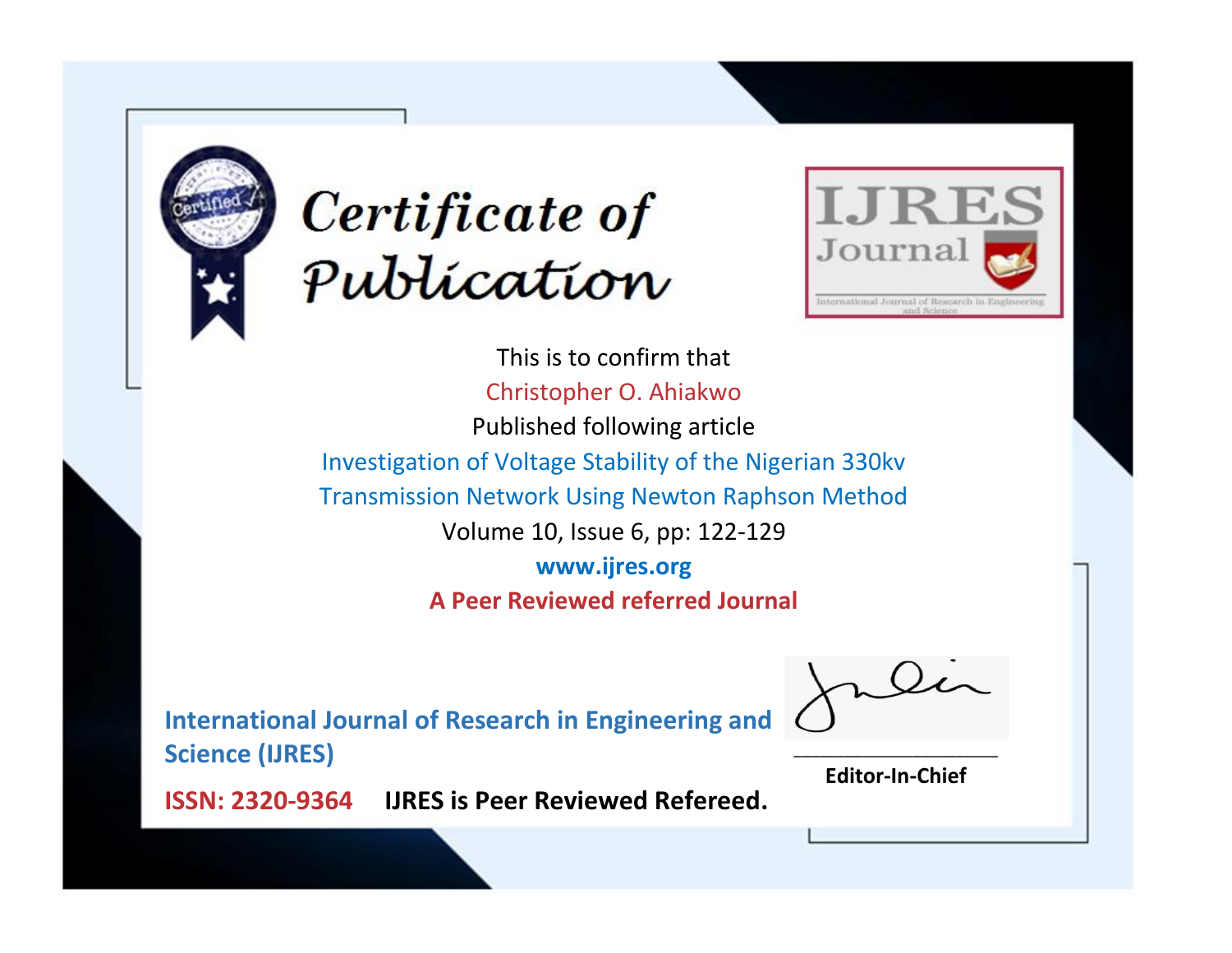



This is to confirm that Dikio C. Idoniboyeobu Published following article Investigation of Voltage Stability of the Nigerian 330kv Transmission Network Using Newton Raphson Method Volume 10, Issue 6, pp: 122-129 **www.ijres.org A Peer Reviewed referred Journal**

**International Journal of Research in Engineering and Science (IJRES)**

\_\_\_\_\_\_\_\_\_\_\_\_\_\_\_\_\_\_\_\_\_\_\_\_ **Editor-In-Chief**

**Journal.**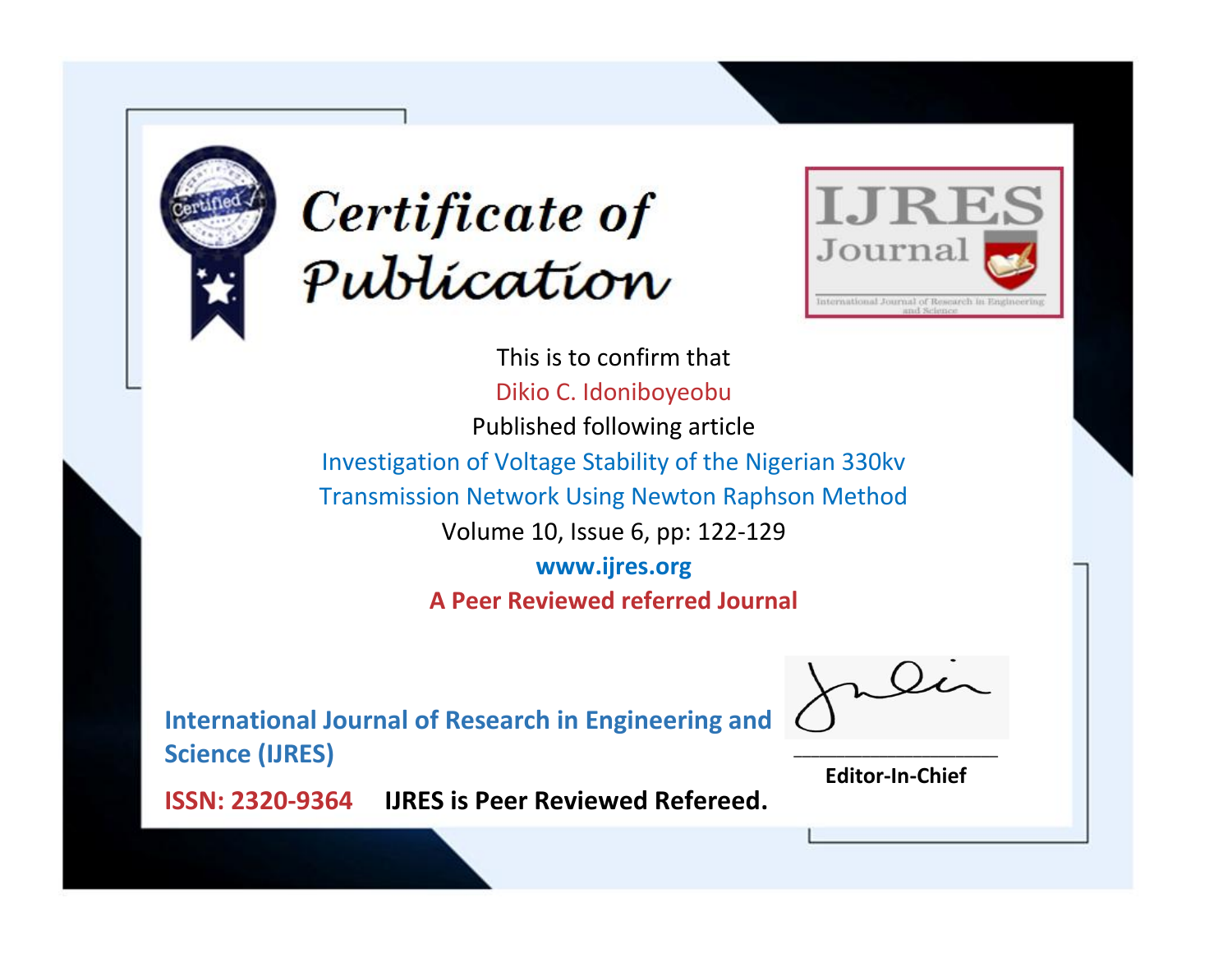



This is to confirm that Sepiribo L. Braide Published following article Investigation of Voltage Stability of the Nigerian 330kv Transmission Network Using Newton Raphson Method Volume 10, Issue 6, pp: 122-129 **www.ijres.org A Peer Reviewed referred Journal**

**International Journal of Research in Engineering and Science (IJRES)**

\_\_\_\_\_\_\_\_\_\_\_\_\_\_\_\_\_\_\_\_\_\_\_\_ **Editor-In-Chief**

**Journal.**